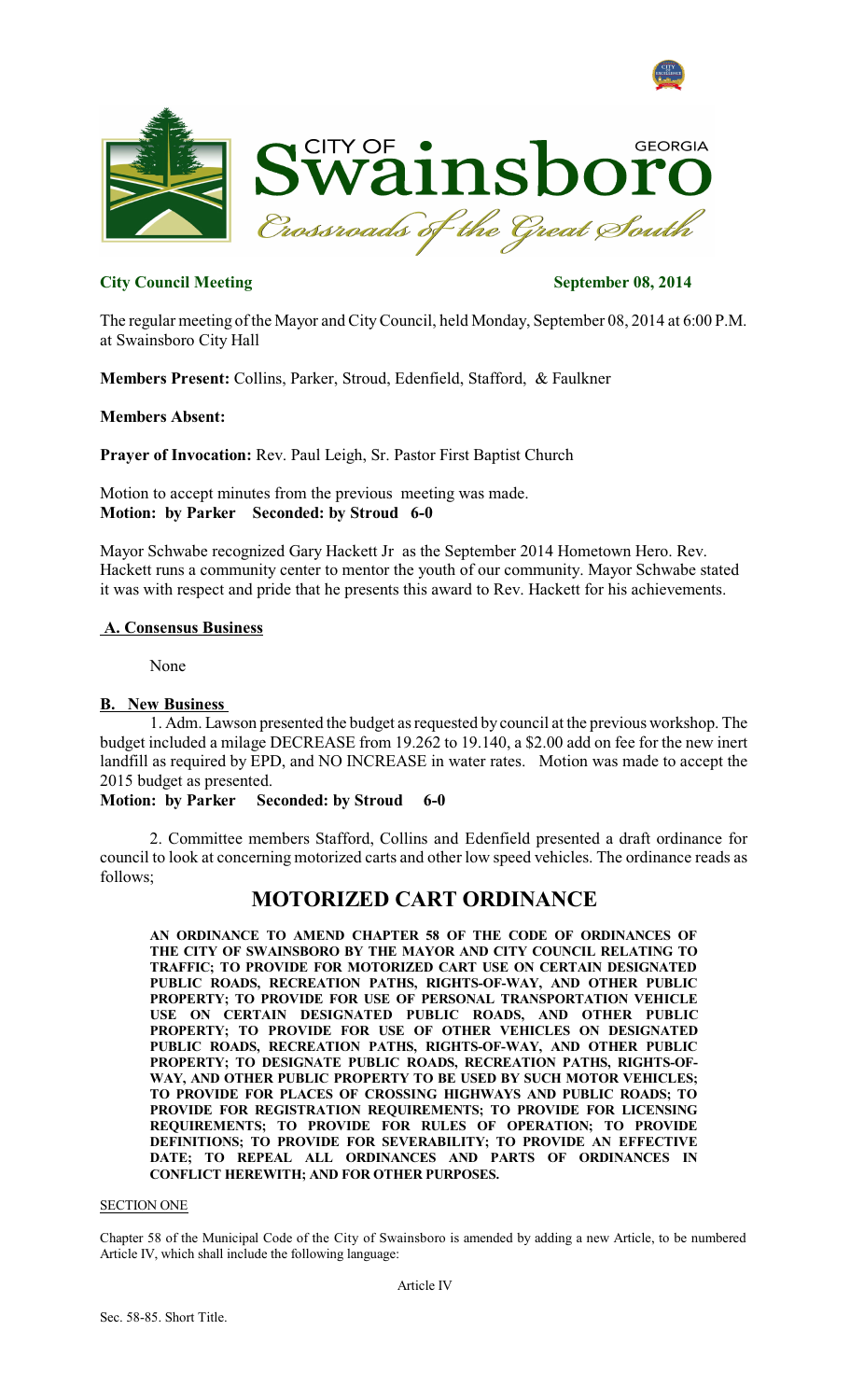This Article shall be known as the "City of Swainsboro Community Transportation Vehicle Ordinance."

Sec. 58-86. Findings and Intent.

This ordinance is adopted to address the interest of public safety. Motorized carts, personal transportation vehicles, electric personal assistive mobility devices and other similar vehicles are not designed or manufactured to be used on public highways, streets and roads, (hereafter "public roads") and the City of Swainsboro in no way advocates their operation on the public roads within its jurisdiction. Adoption of this ordinance is not to be relied upon as a determination by the City of Swainsboro that operation of motorized carts, personal transportation vehicles, electric personal assistive mobility devices, low-speed vehicles, and other similar vehicles on public roads is safe or advisable if done in accordance with this Article. By regulating such operation the city is merely addressing safety issues. All persons who operate or ride in motorized carts, personal transportation vehicles, electric personal assistive mobility devices, low-speed vehicles, and other similar vehicles on public roads do so with their own judgment and at their own risk, and must be observant of, and attentive to the safety of themselves and others, including their passengers, other motorists, bicyclists, and pedestrians. Notwithstanding any law to the contrary, the City of Swainsboro has no liability in negligence, nuisance or under any other cause of action for losses resulting from the use of motorized carts, personal transportation vehicles, electric personal assistive mobility devices, lowspeed vehicles, and other similar vehicles on roads, sidewalks, recreation paths, rights-of-way or other public property under this Article. Any person who operates motorized carts, personal transportation vehicles, electric personal assistive mobility devices, low-speed vehicles, and other similar vehicles is responsible for procuring appropriate insurance as may be required by any State of Georgia law or this Chapter as a condition of operating motorized carts, personal transportation vehicles, electric personal assistive mobility devices, low-speed vehicles, and other similar vehicles on the roads of the City of Swainsboro.

Sec. 58-87. Definitions.

The following words and phrases when used in this Article shall have the definitions respectively ascribed to them in this Article.

*All-Terrain Vehicle* shall have the same definition as set forth in O.C.G.A. § 40-1-1(3).

*Rough Terrain Vehicle (RTV) or Utility Terrain Vehicle (UTV) –* A Side by Side vehicle that is a small 2-person or 4-person four-wheel drive off road vehicle, often utilizing truck-like features for working, instead of recreation.

*Bicycle* shall have the same definition as set forth in O.C.G.A. § 40-1-1(6).

*Dealer* shall have the same definition as set forth in O.C.G.A. § 40-1-1(11).

*Electric personal assistive mobility device (EPAMD)* shall have the same definition as set forth in O.C.G.A. § 40-1- 1(15.6).

*Gross Weight* means the unladen weight of the vehicle plus the weight of any load thereon.

*Low-Speed Vehicle (LSV)* shall have the same definition as set forth in O.C.G.A. § 40-1-1(25.1).

*Moped* shall have the same definition as set forth in O.C.G.A. § 40-1-1(28).

*Motorized Cart* shall have the same definition as set forth in O.C.G.A. § 40-1-1(32).

*Motor Vehicle* shall have the same definition as set forth in O.C.G.A. § 40-1-1(33).

*Pedestrian* shall have the same definition as set forth in O.C.G.A. § 40-1-1(42).

*Personal Transportation Vehicle* shall have the same definition as set forth in O.C.G.A. § 40-1-1(43.1).

*Public Road* means the entire width between the boundary lines of every right-of-way or place open to the use of the public for purposes of vehicular travel within the boundaries of the City of Swainsboro, including streets and alleys.

*Sidewalk* means that portion of public property of a street between the curb lines, or the lateral lines of a railway, and the adjacent property lines, intended for use only by pedestrians.

*Recreation Path* means a right-of-way adjacent to motor vehicle travel lanes or other portion of public property of a street between the curb lines, or the later lines of a railway, and the adjacent property lines, or in any other designated public right-of-way or public property designated by signs for shared use by motorized carts, personal transportation vehicles, EPAMD vehicles, bicycles, and pedestrians. Such paths may be designated by resolution of the City Council.

*Unladen Weight* means the weight of a vehicle without load as per the manufacturer's specifications for such vehicle.

*Valid Motor Vehicle Driver's License* means any current and valid certificate issued by the state, other state of the United States of America, or international agency which permits persons to operate motor vehicles on the public roads of the state.

*Vehicle* shall have the same definition as set forth in O.C.G.A. § 40-1-1(75).

Sec. 58-88. Nomenclature.

Any personal transportation vehicle, as defined by this Chapter, which also qualifies as a motorized cart, as defined by this Chapter, shall only be considered a motorized cart under this Chapter and be subject only to the requirements, including registration, equipment, and inspections for motorized carts under this Chapter.

Sec. 58-89. Personal Transportation Vehicle Equipment.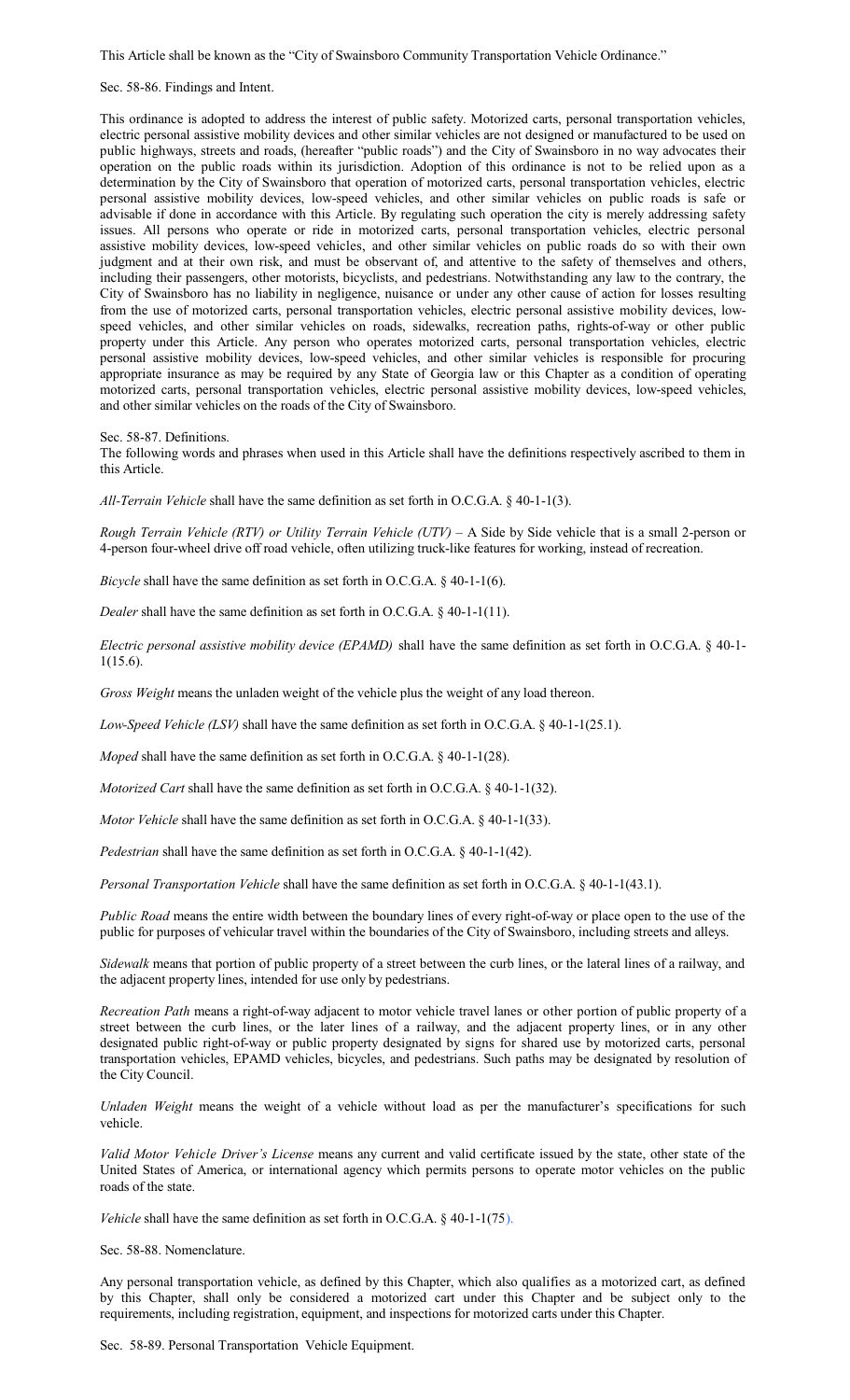- (a) All personal transportation vehicles shall have a braking system sufficient for the weight and passenger capacity of the vehicle including a parking brake, a reverse warning device functional at all times when the directional control is in the reverse position, a main power switch which shall render the power circuit inoperative when the switch is in the 'off' position or the key or other activating device is removed, such key or other activating device only being removable in the 'off' position, head and tail lamps (when utilized during darkness), hand holds and a displayed slow moving motor placard.
- (b) All personal transportation vehicles which do not also qualify as motorized carts shall comply with all applicable provisions of Article 1, Chapter 8, Title 40 of the Official Code of Georgia Annotated.
- (c) If equipped on motorized cart, seat belts must be worn.
- Sec. 58-90. Motorized Cart Operation Regulations.
- (a) Motorized carts may only be driven on designated public roads, recreation paths, rights-of-way or other public property of the city.
	- (1) The designated public roads shall include all public roads within the jurisdiction of the city which have a speed limit of thirty-five (35) miles per hour or less or on other public roads as the Mayor and City Council shall approve, and as the Mayor and City Council shall deem appropriate for use as designated public road for use by motorized carts.
	- (2) Designated rights-of-way or other public property includes all public rights-of-way and public property of the city except public property excluded by this Chapter, by this subsection, or by state law, and does not include the following: City Parks
- (b) Motorized carts shall not be operated on sidewalks at any time.
- (c) No person shall operate a motorized cart on a public road of the City of Swainsboro unless that road is designated for motorized cart use by this Article.
- (d) No motorized cart may cross any street, road or highway which is part of the state highway system unless such crossing is made at a crossing or intersection designated for that purpose by the Department of Transportation.
- (e) Motorized cart owners shall maintain their motorized carts in a manner which ensures that an unobstructed view from the driver's seat to the rear is maintained at all times the motorized cart is in operation on public roads.
- (f) The maximum occupancy of a motorized cart traveling on public roads, sidewalks, paths, rights-of-way or other public property shall be one person per designated seat.
- (g) All operators of motorized carts shall abide by all traffic regulations applicable to vehicular traffic when using the designated public roads, recreation paths, rights-of-way or other public property of the city. Where recreation paths exist for motorized carts they must be used in preference to parallel roads with the exclusion of privately held paths.
- Sec. 58-91. Personal Transportation Vehicle, Low- Speed Vehicle, *Rough Terrain Vehicle (RTV) or Utility Terrain Vehicle (UTV)* and All-Terrain Vehicle Operation Regulations.
- (a) Personal transportation vehicles which are not also motorized carts may only be driven on designated recreation paths, rights-of-way or other public property of the city.
	- (1) Designated rights-of-way or other public property includes all public rights-of-way and public property of the city except public property excluded by this Chapter, by this subsection, or by state law, and does not include the following: City Parks
- (b) Only personal transportation vehicles which also qualify as a motorized cart may be operated on the public roads within the territorial boundaries of the city. Such personal transportation vehicles must comply with all of the requirements for motorized carts under state law and this Article.
- (c) Personal transportation vehicles and low-speed vehicles shall not be operated on sidewalks at any time.
- (d) Personal transportation vehicles which do not also qualify as motorized carts may only be operated on designated recreation paths, rights-of-way within the boundaries of the city and may only cross public roads which are part of the City of Swainsboro street system at Department of Transportation designated crossings of the state highway system.
- (e) All operators shall abide by all traffic regulations applicable to vehicular traffic when using the designated public roads, paths, rights-of-way or other property accessible to the public in the city. Where paths exist for personal transportation vehicles they must be used in preference to parallel roads with the exclusion of privately held paths.
- (f) No low-speed vehicle shall be permitted to operate on any public road within the territorial boundaries of the city where the posted speed limit exceeds 45 miles per hour. Except as prohibited by law, low-speed vehicles shall be permitted to cross over streets of which the posted speed limit exceeds 45 miles per hour as long as the low-speed vehicle is traveling from one street with a posted speed limit of 45 miles per hour or less to another street with a posted speed limit of 45 miles per hour or less.
- (g) Personal transportation vehicles which are not also motorized carts may operate on recreational paths, rights-of-way and other public property at night only when utilizing head lamps and tail lamps.
- Sec. 58-92. Motorized Cart Operator Licensing Regulations.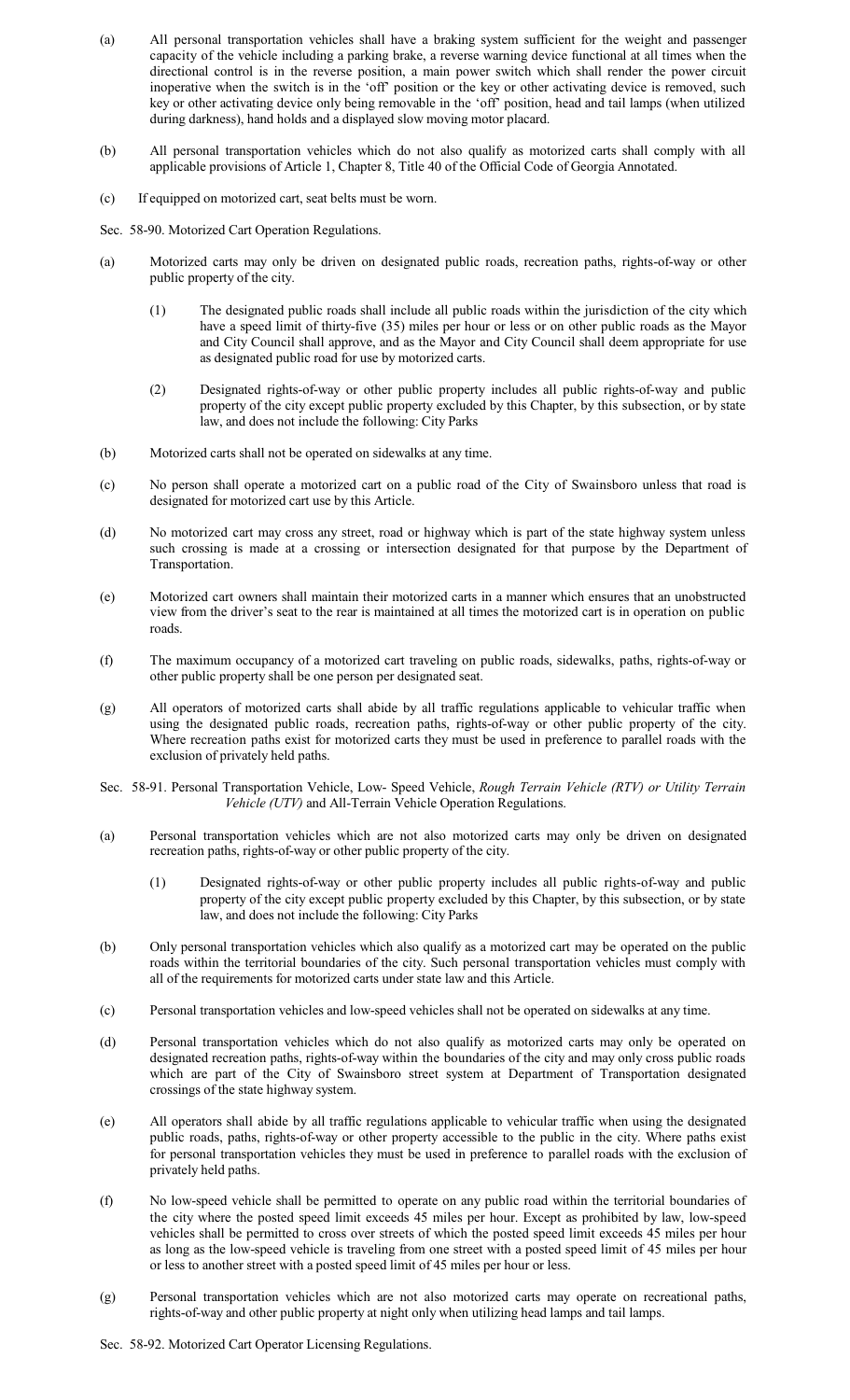- (a) Those persons possessing a valid motor vehicle driver's license issued by the state, other state of the United States of America, or international agency which permits such person to operate a motor vehicle on the highways of the state may operate and drive a motorized cart on designated public roads, recreation paths, rights-of-way or other permitted public property of the city.
- (b) Those persons who are twelve (12) years of age or older but do not hold a valid motor vehicle driver's license may drive a motorized cart on the designated public roads, recreation paths, rights-of-way or other public property of the city if they are accompanied by a person at least eighteen (18) years of age who holds a valid motor vehicle driver's license.
- (c) No person under the age of twelve (12) years shall be permitted to operate a motorized cart on designated public roads, recreation paths, rights-of-way or other public property of the city.
- (d) Those persons who are sixteen (16) years of age and older, possessing a valid photo identification card indicating their age may drive a motorized cart on designated public roads, recreation paths, rights-of-way or other public property of the city without possessing a valid motor vehicle driver's license.

Sec. 58-93. Liability.

(a) The owner or operator of a motorized cart is liable for his or her own actions and takes full responsibility for damages occurred by all drivers of this vehicle.

Sec. 58-94. Hazardous Activities and Special Rules.

- (a) Blocking of public access to any public roads, sidewalks, recreation paths, rights-of-way or other public property of the city shall be prohibited, except for permitted events.
- (b) All operators and passengers of motorized carts, low-speed vehicles, personal transportation vehicles, and other motor vehicles shall remain seated at all times during the operation of motor vehicle.

Sec. 58-94. Penalties.

(a) Any person who violates the terms of this Article shall be cited to appear before the municipal court or other court of appropriate jurisdiction and, upon conviction, punished as provided in the Code of the City of Swainsboro, Georgia.

(b) In addition to enforcing sanctions against the operator, all fines and penalties shall be levied against the operator of the vehicle as follows:

 $(1)$  For the first offense, will be a written warning;

(2) For the second offense committed within one year of conviction for a first offense, a fine of not to exceed \$25.00; and

(3) For a third offense committed within one year of conviction for a second offense for a vehicle, a fine of not to exceed \$50.00;

(4) For all additional offenses committed within one year of conviction for a third offense for a vehicle, a fine of not to exceed \$300.00, set by the municipal court judge, to include the possibility of the privilege to operate a vehicle as described in this article being revoked.

#### SECTION TWO

All ordinances or parts of ordinances in conflict with this ordinance are hereby repealed.

#### SECTION THREE

If any section, clause, sentence or phrase of this ordinance is held to be invalid or unconstitutional by any court of competent jurisdiction, then said holding shall in no way effect the validity of the remaining portions of this ordinance.

### SECTION FOUR

This ordinance shall become effective immediately upon its adoption by the City Council.

This constitutes as a first reading for this proposed ordinance.

3. Council heard a request from Charla B. Nail with Southeastern Technical College requesting the city to grant Swainsboro Tech a temporary one time permit to give away beer at the September 24<sup>th</sup> Business After Hours Event. She stated that the state allows a special one time special event permit to allow the distribution of alcoholic beverages with the consent of the local government. Mrs. Nail is requesting the city give a letter stating they have no objections to applying for the state permit. Motion was made to issue a letter with no objections to the permit. **Motion: by Edenfield Seconded: by Faulkner Passed 3-3 Mayor voted for approval Opposed; Stroud, Parker, & Faulkner**